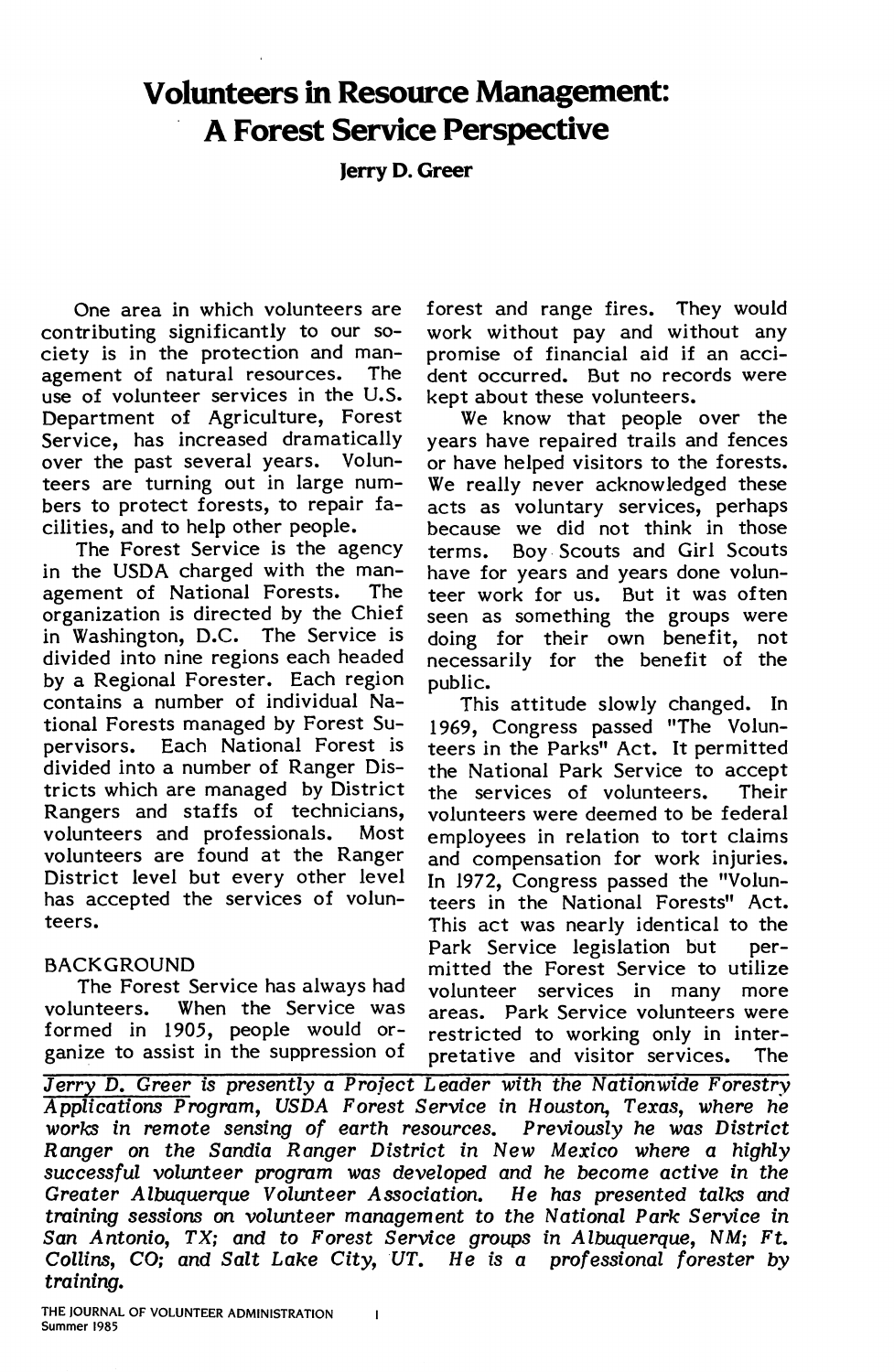Forest Service Act is more liberal and permits volunteers in practically any area of maintenance, public service, management or planning.

The U.S. Department of Interior, Bureau of Land Management also became a participant in the volunteer program in 1972. The Bureau begain to organize volunteer efforts for the protection and management of its lands.

# FROM LEGISLATION TO ACTION

Despite the passage of legislation in 1972, the Forest Service as an organization did not jump suddenly to the forefront as a leader in the natural resource volunteer movement. In some cases, it took from three to five years for the knowledge that the Act existed to filter down to the lowest levels -- the levels where the program would be implemented. It was a full ten years later (1982) that the Forest Service appeared as a fully equipped, ready-to-go organization which recognized dependency upon volunteers. During March, 1982 the first National Workshop on Volunteers in the National Forest was held at Colorado State University. This meeting was attended by many managers who by now were heavily involved in the field of volunteer administration.

Much of the delay in implementation can be simply attributed to the fact that most people are reluctant to try new things. The Forest Service is a conservative agency composed of conservative, generally nonpeople oriented employees, so the slow start in involving volunteers was probably to be expected.

Even today, we find the best programs on those units where some high level manager or staff assistant believes in the program. Although all managers have been asked to develop volunteer resources, many have not done so. Despite performance appraisals and merit pay, there is no way to hold a manager personally responsible for either having or not having a program. In general, too,

most managers have seen neither reward nor recognition for developing good programs. As a result, managers who are hard pressed may opt for other ways to get the job done.

THE WORK OF VOLUNTEERS IN THE FOREST SERVICE

Although willing volunteers can help accomplish almost any job in the Forest Service, volunteers are not permitted to collect or handle funds which belong to the government. Also, they are not permitted to participate in law enforcement actions. These are administrative determinations based upon an interpretation of legal restrictions.

Table l is a list of projects which are generally known to exist. It is admittedly incomplete. There are undoubtedly many other projects which have received little exposure across the administrative levels of the Forest Service. projects have had very significant impact upon the service given to the public by the Forest Service. The monetary value can be well calculated. The improvement in cooperation between the public and the Forest Service defies easy analysis and evaluation, but in some locations valuable lines of communications have opened and people are working with the agency instead of against it to solve problems.

## EXAMPLES OF FORESTRY VOLUN-TEERING

## Trail Maintenance

One of the most visible activities of volunteers is the trail construction and maintenance program. Across the nation, clubs and organizations have "adopted" trails or trail segments. Through formal agreements with the local forest officials (that is, the District Rangers) the groups agree to clean and repair trails to standards. set by the Forest Service. Vegetation is trimmed back, the path is leveled, erosion-preventing structures called "water-bars" are re-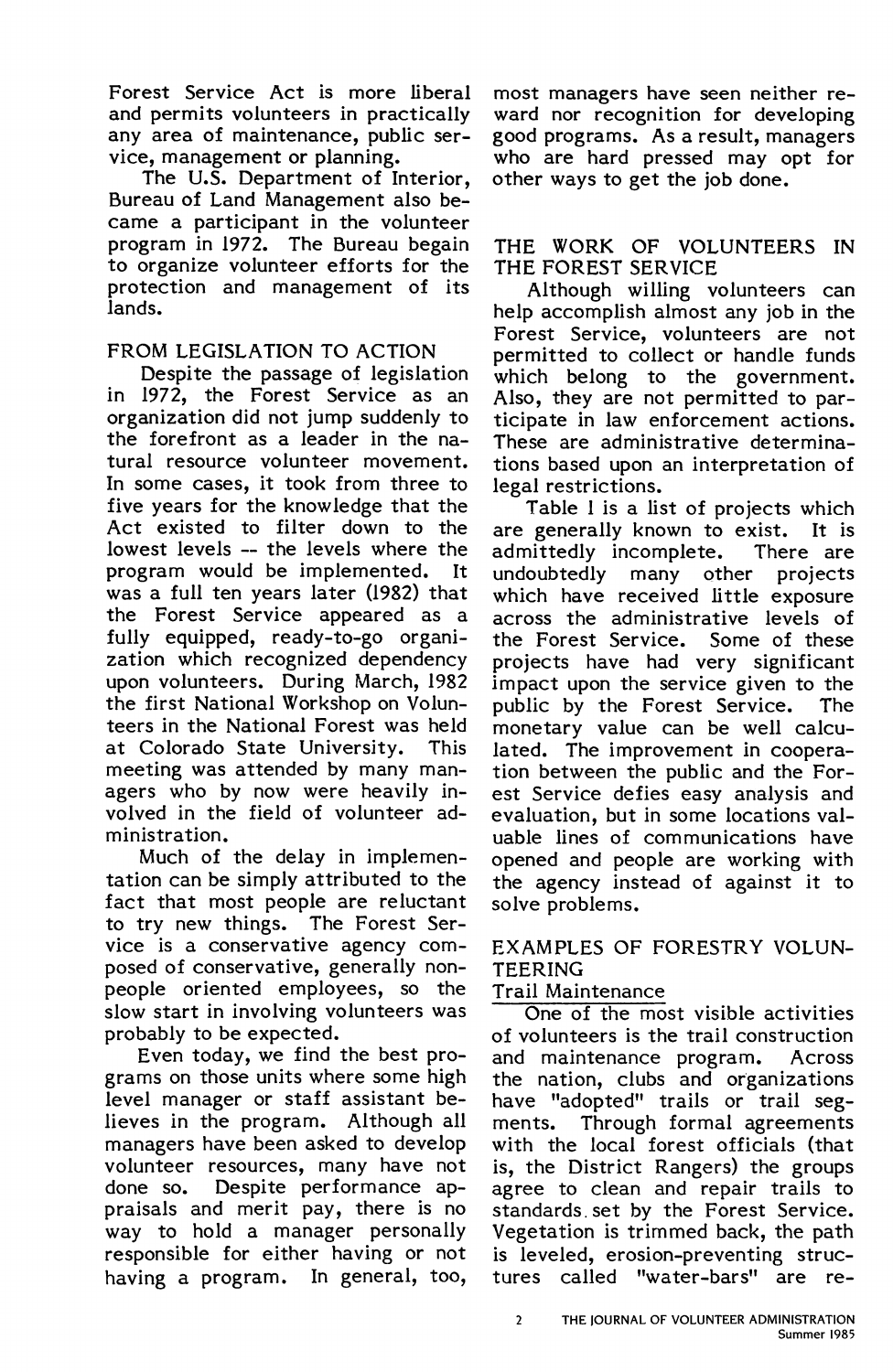paired or installed. Trail signs are installed or repaired. Fence crossing<br>or gates are maintained. Casual or gates are maintained. users of the National Forest trail system are generally unaware that the work *is* performed by volunteers unless a special effort *is* made by the *District* Rangers to give recognition.

The Sandia Ranger *District* on the Cibola National Forest, Albuquerque, New Mexico was one of the first to have a very large volunteer trail maintenance program in the Forest<br>Service. It is a small but heavily It is a small but heavily used *District with* a designated wilderness area abutting the *city limits.*  Under the guidance of the Recreation Staff Officer, John Hayden, all 70 miles of trail on their system were "adopted" by groups *in* the 1981 to **1982** period. The District's "Adopt-A-Trail" Program has received national recognition. Their solution to showing appreciation to the groups *is*  to install a sign on the trail clearly marking "this trail is maintained by<br>the Club." so that the users Club," so that the users will know who, at least *in* thought, to thank for having nice hiking trails. The value of volunteer services on *this* single *District* exceeded \$70,000 *in* 1983 for the trails program.

Volunteers work not only on hiking trails but also on special trails for the handicapped and on special trail routes for cross-country skiers. Routes are cleared, bridges are repaired, and signs are maintained.

Another outstanding trails maintenance program was started by Steve Sams, Recreation Staff Officer on the Payson Ranger District of the Tonto National Forest in Arizona. In contrast to the program at Albuquerque where volunteers were often within fifteen minutes of their trail project, volunteers at Payson would often drive up to three hours from Phoenix to reach their projects.

Age and gender present no barriers to the trail maintenance groups. Children from church and youth groups *maintain* trails just like the Retired citizens at Sedona, Arizona spend strenuous hours

repairing trails on the rugged walls of Oak Creek Canyon. College students devote summers to trail maintenance on the Wallowa-Whitman National Forests *in* the scenic Eagle Cap Wilderness Area.

# Publications

The trails program has had some unique spinoffs. For example, volunteers in the Albuquerque area did most of the design work on a map for cross-country skiers. The map was subsequently published by the Forest Service and *it* received instantaneous acceptance. Volunteers also contributed editorial time, photography, and hours in field checks when the *District* published a new map for visitors and recreationists.

New Mexico also provided the pool of volunteer talent that wrote and published a small, excellent book about trail maintenance. The Forest Service through Floyd Thompson provided the technical guidance and the volunteers gave everything else. Incidentally, the parent group, Volunteers for the Outdoors, grew out of a formal cooperative effort between the Forest Service and the Appalachian Mountain Club.

## Service to People

Some of the earliest people in the formal Forest Service Volunteer Program were recruited to be "Campground Hosts." The years of 1974 and 1975 saw an increasing participation in this program. Campground Hosts may be provided with a space to park their mobile home or camp trailer. They normally work during the summer recreation season to offer help to other recreationists who visit the area. The Hosts pick up litter, make sure signs are posted and maintained, hand out literature and brochures, and answer questions about the area and the Forest Service. Problems in the campground may be quickly reported to the District Ranger via telephone or radio.

Hosts are often called upon to identify poison ivy, show new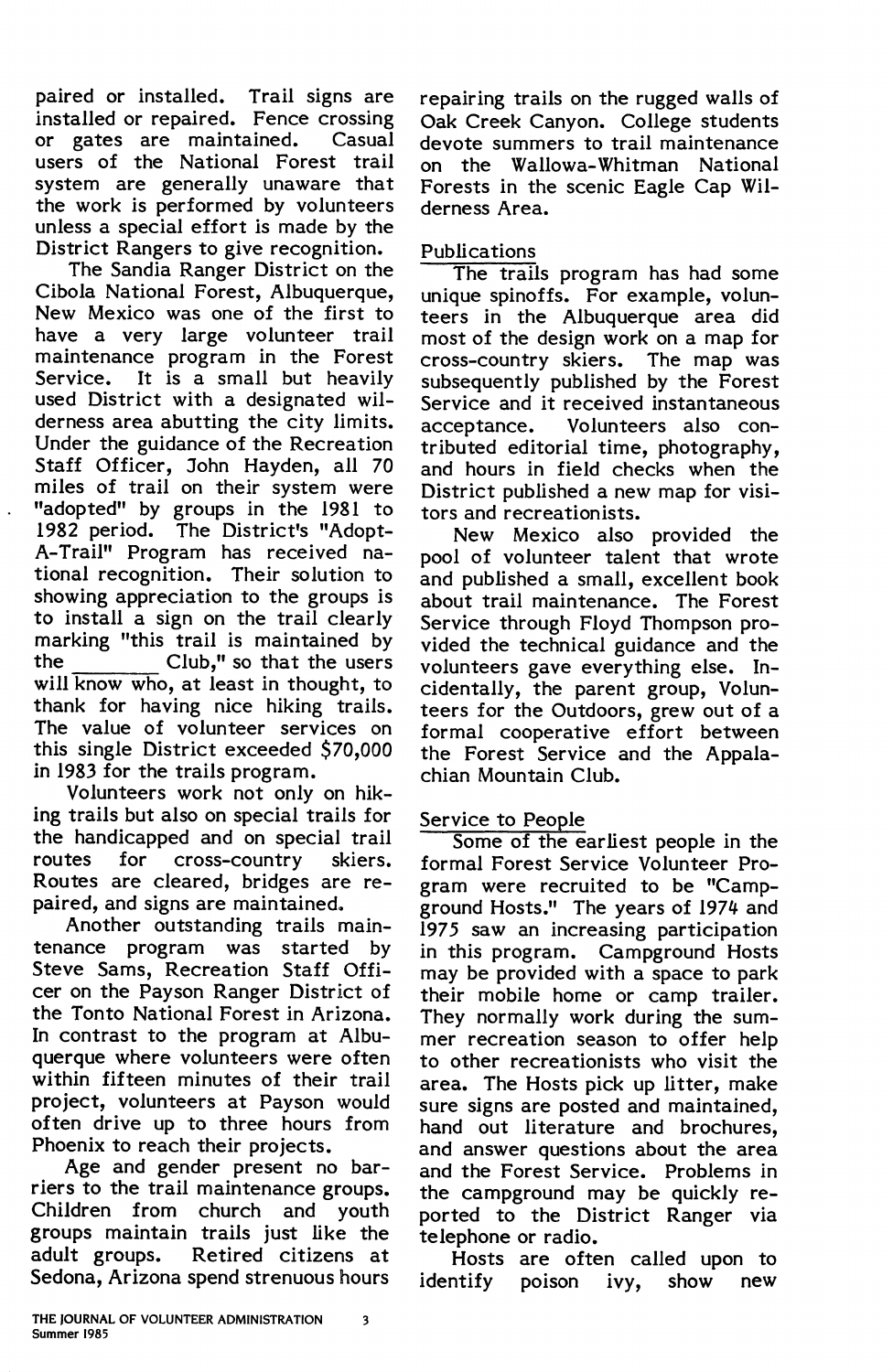#### TABLE 1

# A LIST OF SOME VOLUNTEER PROJECTS IN THE FOREST SERVICE

Trail Construction

Trail Maintenance

Sign Construction and Installation

Install Off Road Vehicle Barriers

Maintain Buildings

Host Campgrounds

Host Picnic Areas

Wilderness Rangers, Wilderness Information Specialists

Litter Cleanup

Nature Talks and Guided Nature Hikes

Fire Control Support Activities (provide special communications)

Search and Rescue

Cross-country Ski Patrols

Cross-country Ski Trail Building and Maintenance

Build and Patrol Snowmobile Routes

Repair Fences

Observe Areas for Illegal Activity

Librarians

Photographers

Archaeological Site Assessment and Mapping

Program Planning and Budgeting

Map Design and Production

Trail Maintenance Handbook Publications

Writing Recreation Opportunity Guides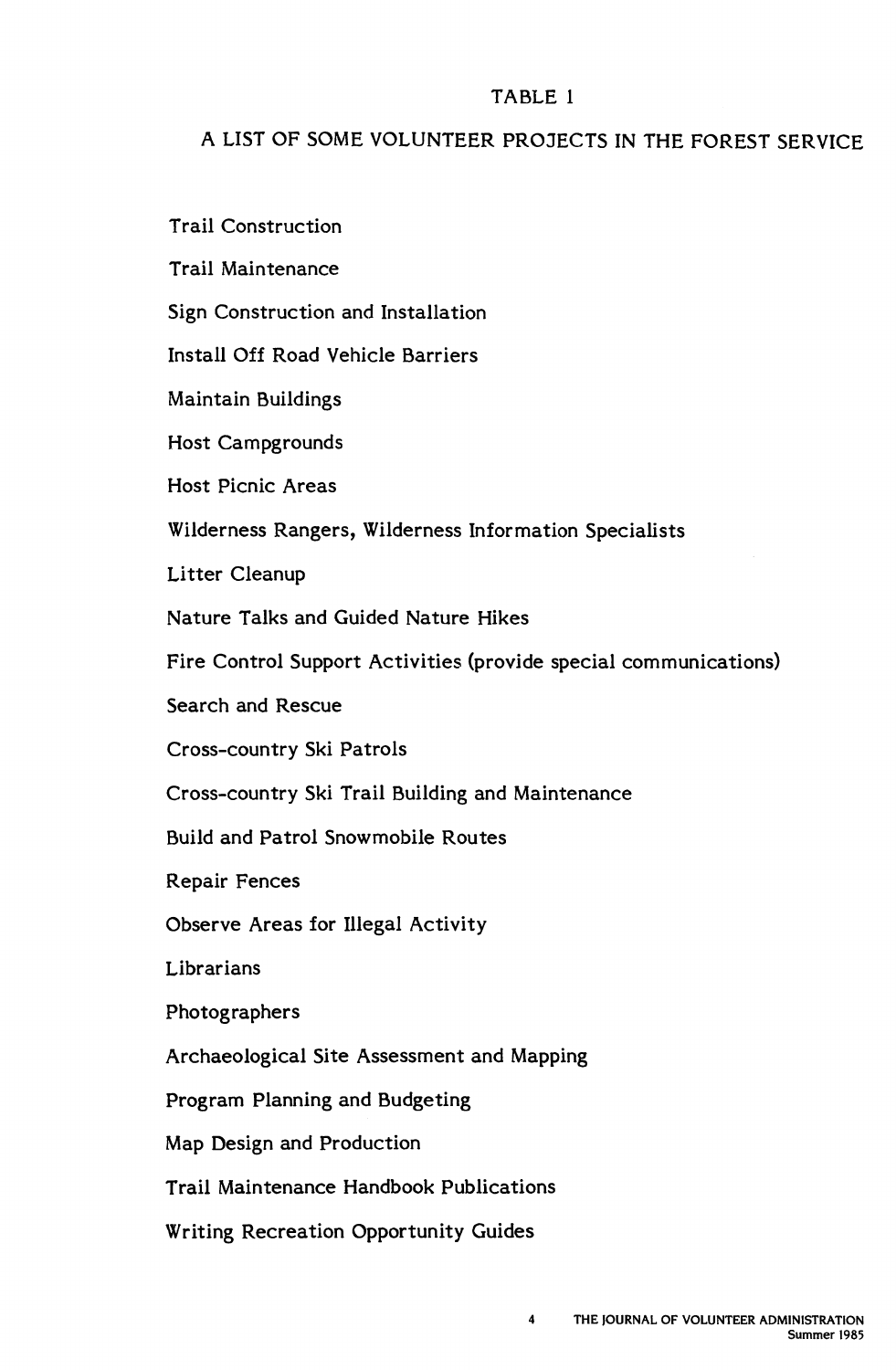Stream Cleaning and Bank Stabilization Maintain Trails for the Blind Survey and Document Damage to Trails Mapping Facilities on Heavy Use Areas Mapping and Management of an ORV Area Reception and Office Based Visitor Services Operating Fire Lookouts Environmental Education Educating Groups in Wilderness Ethics Organizing and Implementing Special Litter Cleanup Sessions for Very Large Areas Roadside Cleanup Gathering Data about Wildlife Species Presenting Programs to Clubs and Organizations Planting Trees in Forests Planting and Maintaining Landscape Shrubs Repair and Restore Features Damaged by Vandals Gully Stabilization and Soil Erosion Prevention Wildlife Habitat Improvement (food plots, provide shelter, etc.) Mapping Locations of Abandoned Mines Assistance in the Preparation of Special Use Permits Designing Trails and Structures (engineering) Design and Prepare Visual Aids for Interpretative Areas (posters, signs, displays) Building Herbarium Collections of Plants Building Geology Exhibits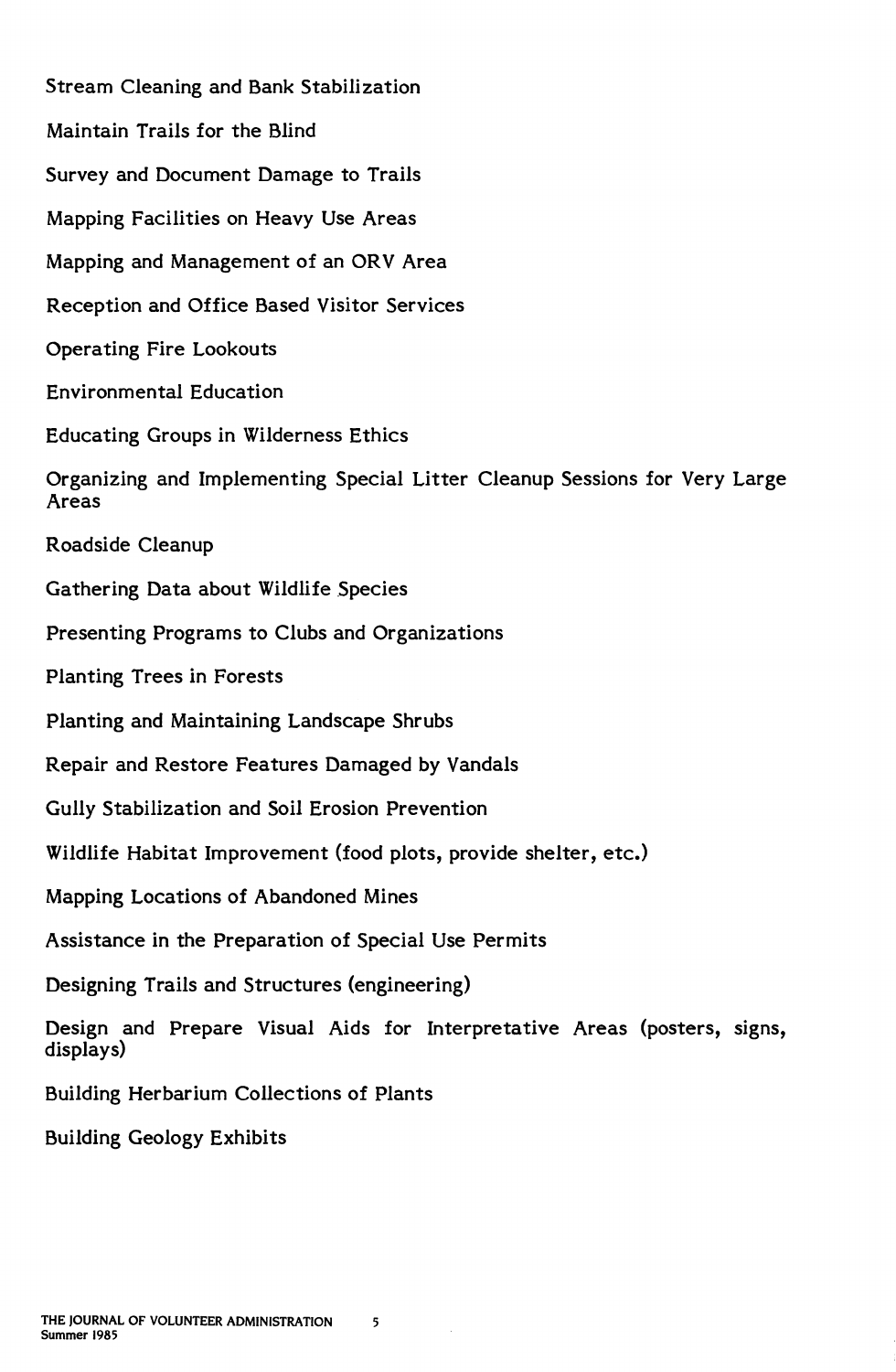campers how to build a safe campfire, or help people erect a tent. The Hosts may also be chased by dogs, verbally abused by visitors, or stung by hornets! Despite the hardship, they come back year after year to help care for a campground that becomes special to them. Retired husband and wife teams are common in this area of volunteer services.

There is another program that provides a similar service for visitors to the backcountry of National Forest areas. Jim Bradley, now on the Toiyabe National Forest in Reno, Nevada, created the Wilderness Information Specialist **(WIS)** Program in 1974 while he was assigned to the Nezperce National Forest. The first volunteer in this activity worked in the Selway-Bitterroot Area. Bradley started a greatly expanded program in the Eagle Cap Wilderness Area in 1978. Volunteers in the "WIS" Program hike the trails of undeveloped areas helping visitors with their needs. They repair trails, pick up litter and trash, fix fences, repair damage to campsites and fix signs. They extinguish abandoned campfires and destroy campfire remains to improve the scenic beauty of an area.

The WIS Program was transplanted from Oregon to New Mexico where Karen Voight, working for John Hayden, developed the program which over a couple of years would grow into a very successful effort. The Chief Wilderness Ranger on the Sandia Ranger District at Albuquerque is retired Army Captain Alan Korpinen. He has the full time volunteer job of supervising the efforts of nearly twenty other volunteers. In heavy use areas such as the Sandia Mountain Wilderness, the volunteers do more with people and less with maintenance. They answer questions and give directions to the hundreds of "day hikers" who use the mountain much as a city park. This group of volunteers finds lost people, reports forest fires, and gives talks to local clubs and organizations about wilder-

ness ethics. A similar group of volunteers in the Phoenix, Arizona area provides an identical service in the Superstition Wilderness Area.

#### Management

It is important to note that volunteers for the Forest Service provide not only labor; they also help with management. Some have been (and continue to be) deeply involved in program management and development. John Southwick is known by reputation throughout the Forest Service as a leading volunteer in the<br>management area. He was recogmanagement area. nized by the Chief of the Forest Service for his significant contributions in developing and administrating the Sandia Ranger District volunteer project. John Southwick also gave the time needed to speak with volunteers and forest managers as far away as Idaho and Colorado, to teach them about program systems and techniques.

The Forest Service has also received the very long-term services of several people. Joan **Wilkes** is one of the Albuquerque volunteers who helps the Sandia Ranger District. She volunteers about 24 hours per week to provide her services as a profesional archaeologist.

## All the Others

It is always difficult to list only a few people who are doing notable work. Many others get left out. There are literally hundreds of people in the Forest Service whose volunteer work deserve mention. Perhaps this brief acknowledgement will signify that, in spirit, they are not overlooked. The largest projects are the more spectacular and receive the most notice. The innumerable small projects have the most impact because they are the most common.

#### LEARNING TO MANAGE A VOLUN-TEER PROGRAM

Learning how to manage a volunteer program in the Forest Service was somewhat like simultaneous dis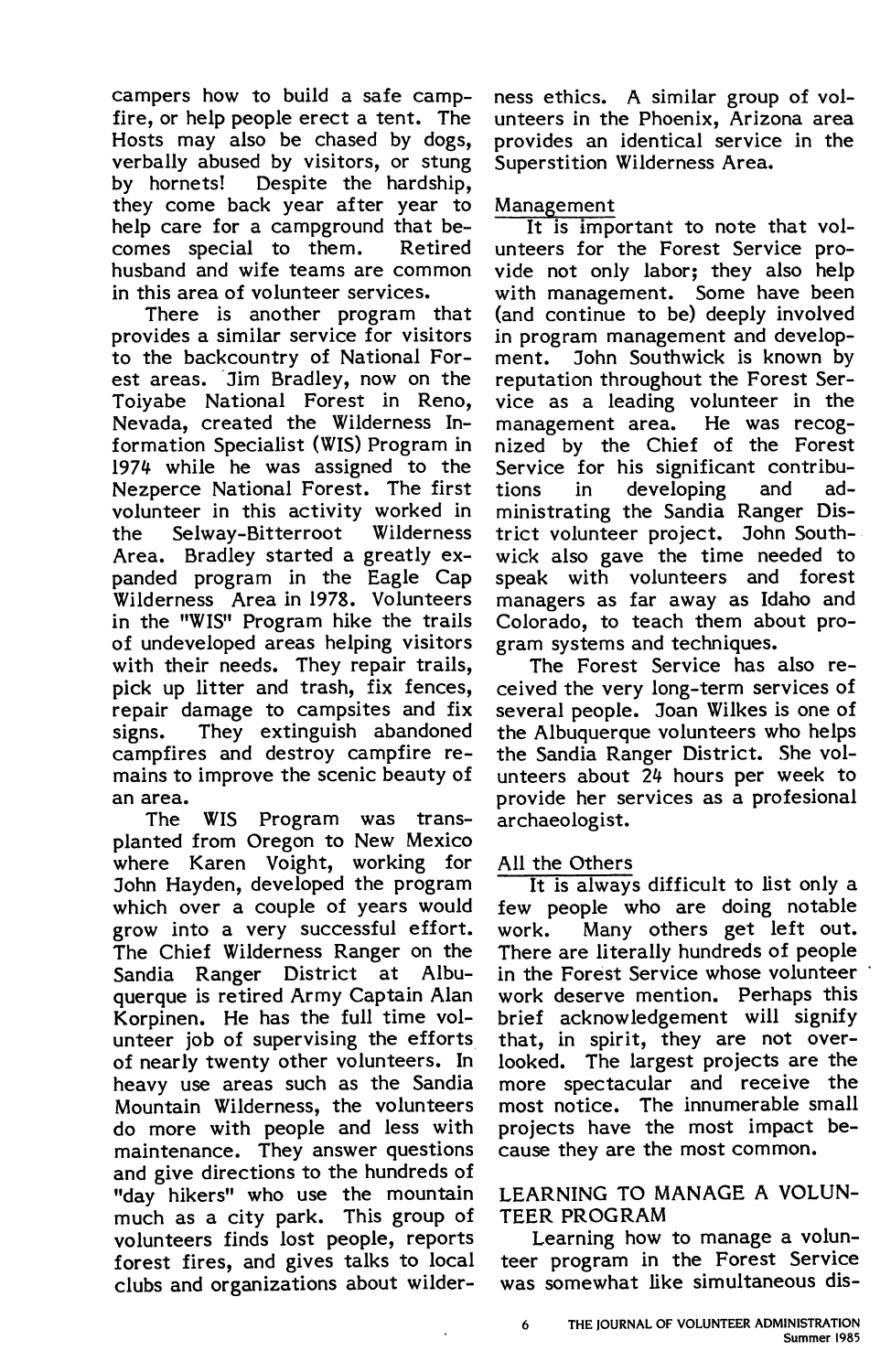coveries in scientific research. Several people independently arrived at the same finding and made the<br>same conclusions. Forest Service same conclusions. managers were generally unaware that a body of knowledge about volunteer management existed or knew nothing about organizations such as AVA. As a result, many programs of the Forest Service more or less grew up on their own, isolated from other volunteer programs. All of the individual managers first involved found problems and faced them. It is notable that not only were the problems similar, the solutions were similar. Most of the management techniques used by the Forest Service are the same ones used by volunteer managers in the more traditional volunteer fields.

Forest Rangers recruit and supervise, plan and administer, reward and recognize, and if necessary, terminate volunteers in much the same way as other volunteerism professionals do. Many Forest Service people now belong to volunteer administration groups and organizations. They serve on the boards and committees of local and statewide organizations. They use their influence to improve their programs.

#### INTEGRATING VOLUNTEERS INTO THE FOREST SERVICE TEAM

The experience gained during the formative years of the Volunteer Program on the Sandia Ranger District led to one major conclusion: volunteers could not be treated as a separate group. Every single volunteer had to be made to feel an integral part of the organization.

While there are some managers today who oppose this concept, most understand the need to treat employees and volunteers alike. This philosophy did not develop without pain. Some employees, for example, saw the encroaching tide of free help as a threat to their own jobs and security. They actively opposed the expansion of the volunteer program until they became convinced that

their jobs were not in jeopardy. These employees were reacting to the supposed threat in a normal manner. The problem was solved by simply communicating with the employees on a unit. When the paid staff on a unit understood that there were no hidden objectives, they either stood in support of the program or, at least, did not oppose it. It is essential for managers to reassure paid staff that there is no plan to replace them with volunteers.

There continues to be some opposition to permitting volunteers to serve as spokespersons for the Forest Service Agency, though the National Park Service has encouraged volunteer representation through their Volunteers in the Parks Program. These volunteers are referred to as "VIP's." Opponents do have fair ground upon which to base their opposition. Only certain people in an organization can speak about certain things, especially the sometimes complicated programs of the Forest Service. For example, accountable line officers can make commitments. They can discuss and, within authority, change a policy. Volunteers and many employees cannot do these things.

The "spokesperson" problem in the Forest Service has essentially been solved. Managers who are extremely uncomfortable with volunteer speakers or representatives simply do not have volunteers in these areas. Managers who are comfortable in these situations have resolved their dilemma by: 1) carefully recruiting well-spoken volunteers who will be asked to represent the Forest Service; and 2) by communicating with the volunteer. This communication step insures that the volunteer knows what to talk about and what not to try and explain. The result is a scattering of exceptional volunteers throughout the Forest **Service** who give dinner talks to service clubs and other organizations. They may also represent the Forest Service at meetings of groups such as the Sierra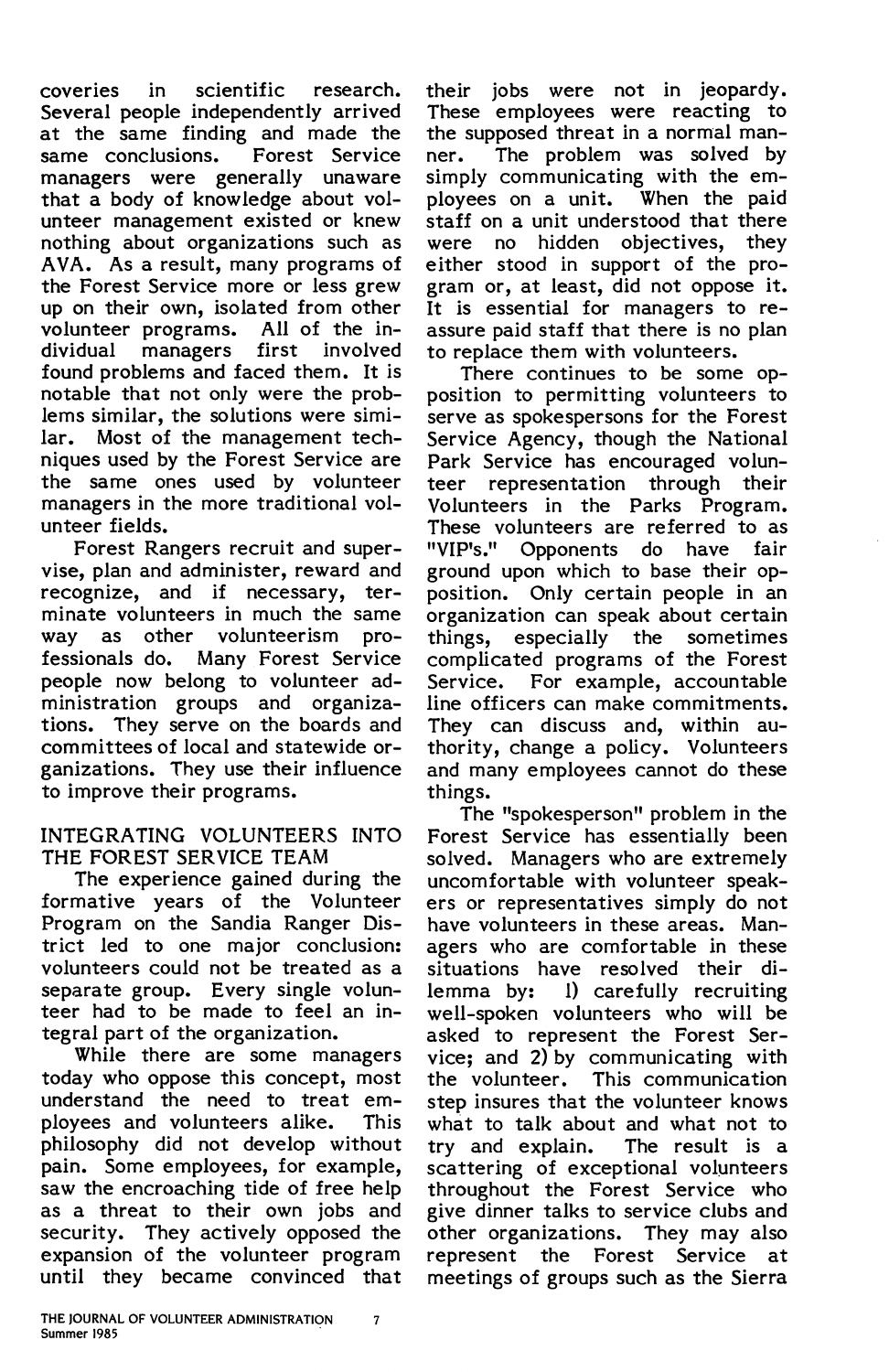Club, Wilderness Society, or garden clubs, at which they present informative talks.

# A PERSONAL OPINION

It is impossible for a rational person to look upon the work done by volunteers in the Forest Service and not agree that the benefits far outweigh the costs of the program. The costs are minimal and the benefits are great. The benefits are of two kinds.

The easiest benefits to quantify are those which can be reduced to<br>dollar or money values. The work dollar or money values. performed by volunteers in the Forest Service can conservatively be estimated in the higher hundreds of thousands of dollar range. While this is especially appealing during times of tight budgets, the true value of the Forest Service Volunteer Program may very well lie outside the realm of accountants.

Sociologists can better explain the second group of benefits. In many areas where volunteers are extensively used, we have noticed an improved tie to the community. Where openly hostile arguments over re- . source management policies once echoed, there now exists a strong line of communication. While the adversaries may indeed have their same ideas and hold to their former positions, they now are able to communicate.

It is to the credit of everyone that this occurs. It was observed to have happened in Albuquerque after the Sandia District got their very successful program going. People still disagreed but somehow the acceptance of volunteers by the Forest Service made the Agency seem more a member of the community and less an enemy of the citizens. This kind of benefit is non-quantifiable.

Benefits do not accrue solely to the Service. Each volunteer gains something from the relationship. This is no different from the situation in more traditional volunteer

programs. However, Forest Service volunteers probably satisfy more personal needs associated with a desire to protect natural resources or to<br>correct environmental problems. environmental Many have less need to give direct help to people as is done in the social services.

# A COMING TOGETHER

Slowly, managers in traditional volunteer areas are being joined by managers of volunteers in the less traditional resource management areas. Volunteers in both of these areas are also joining together for their common support.

A good example can be seen in the Greater Albuquerque Volunteer Association. This dynamic group of volunteers and managers is composed of members of each realm. Together they work on statewide recognition ceremonies, training sessions, and It is notable that in 1981, Mr. John Southwick was one of the recipients of the Governor's Award to outstanding volunteers in the state. He was recognized for his part in the Sandia District Volunteer Program. He may be the first volunteer to be recognized by a state governor for outstanding contributions in the field of resource management and conservation.

Managers of volunteer programs in the Forest Service may be willing and able to participate in the general volunteer program movement. Find out if National Forest units near you have a volunteer program. Determine who the leaders and managers are. Invite them to join your associations, to help organize events, to assist with training sessions. Many will be willing to serve as officers in your organizations. Others may be available to serve on Boards of Directors or as members of statewide or regional groups working to recognize the work that volunteers are doing.

Everything that we can do today to bring these two very different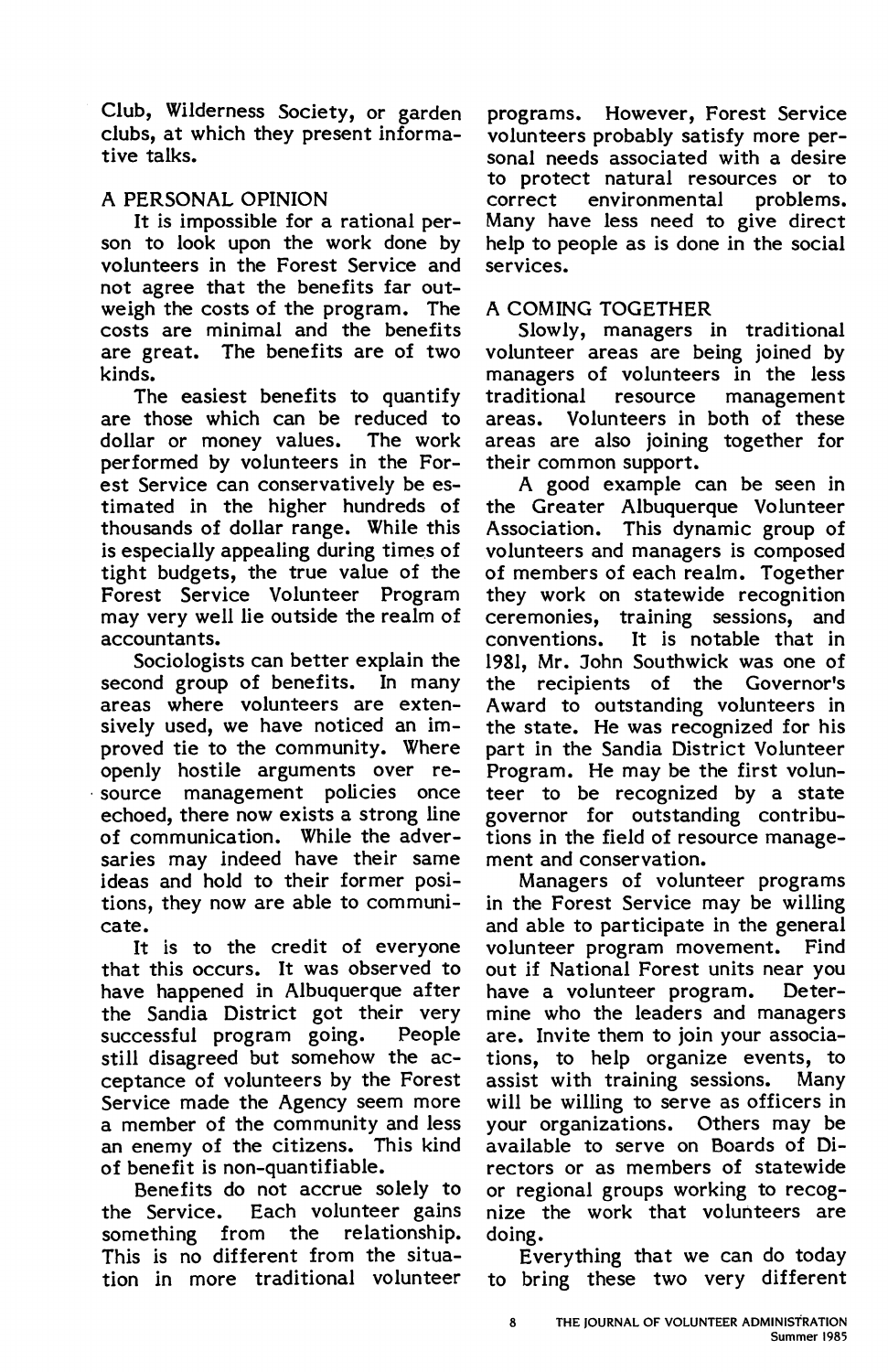